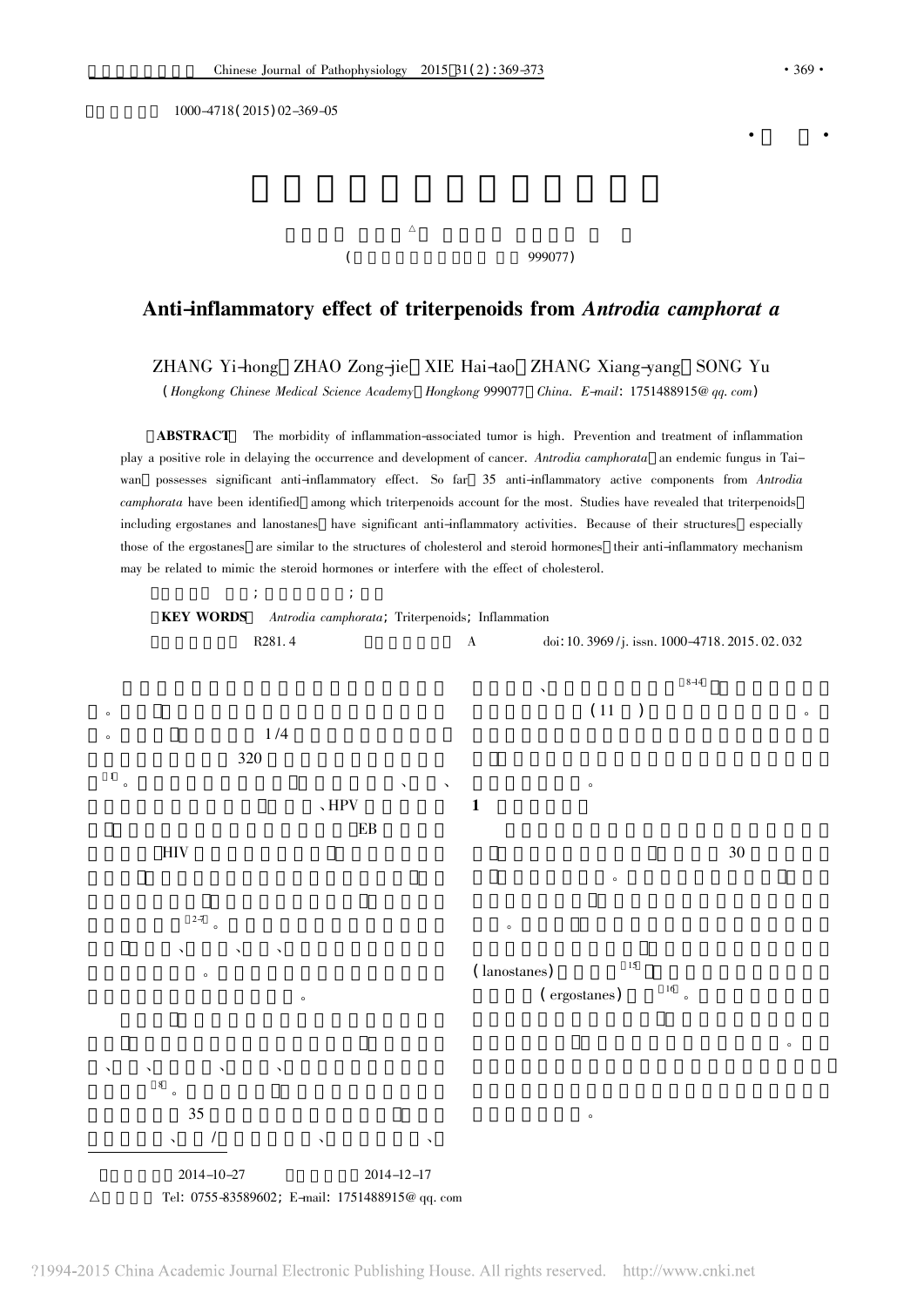$2$ (reactive oxygen species ROS) 2  $\sim$  4 zhankuic acid  $A \, B \, C$ ( antcin  $B \setminus I \setminus H$  antcin K<br>Shapel <sup>17</sup>  $\mathop{\mathrm{Shen}}\nolimits$   $\qquad \qquad ^{17}$ - (formylmethionyl leucyl phenylalanine fMLP) (phorbol myristate acetate PMA)  $\sim 1 \sim 25 \mu \text{mol/L}$  zhankuic acid A、B、C antcin K fMLP PMA ROS IC<sub>50</sub> 5 ~ 20 μmol/L <sup>17</sup> zhankuic acid  $A \, , B \, , C$  antcin K fMLP PMA  $Mac-1 (CD11b/CD18)$  (  $\beta_2$ - )  $17$  $\bullet$  $\frac{17}{\circ}$ ROS **ROS** 在的抗炎药物。 (dexamethasone) 1 antcin A A549 (glucocorticoid receptor GR)  $\overline{\phantom{a}}$ C-17  $^{18}$  antcin A GR only antein  $\bf{A}$ antcin A antcin A 细胞质的 GR 结合。 antcin A 结合后 GR 与热休 GR/antcin A  $GR / \text{antein A}$ (glucocorticoid response element GRE)  $\frac{18}{18}$  $\frac{18}{3}$ 5 antcin A GR 6 Antcin A 4 antcins states of the contract of the contract of the contract of the contract of the contract of the contract of the contract of the contract of the contract of the contract of the contract of the contract of the contract  $C\rightarrow$ antcin A  $C-7$ GR  $4 \quad 4 \quad 6-7$ antcins GR  $18$  。 4 antcins GR

 $5$  antcin  $A, B, C, H, K$ 

 $\bullet$ 

antcin A (cortisone)

18

 $C\rightarrow$ 

Cortiso Dexamethason Antcin Antcin B Antcin C Antcin H HOO2

Figure 1. The chemical structures of glucocorticoids and 5 triterpenoids.  $1 \quad 5 \quad$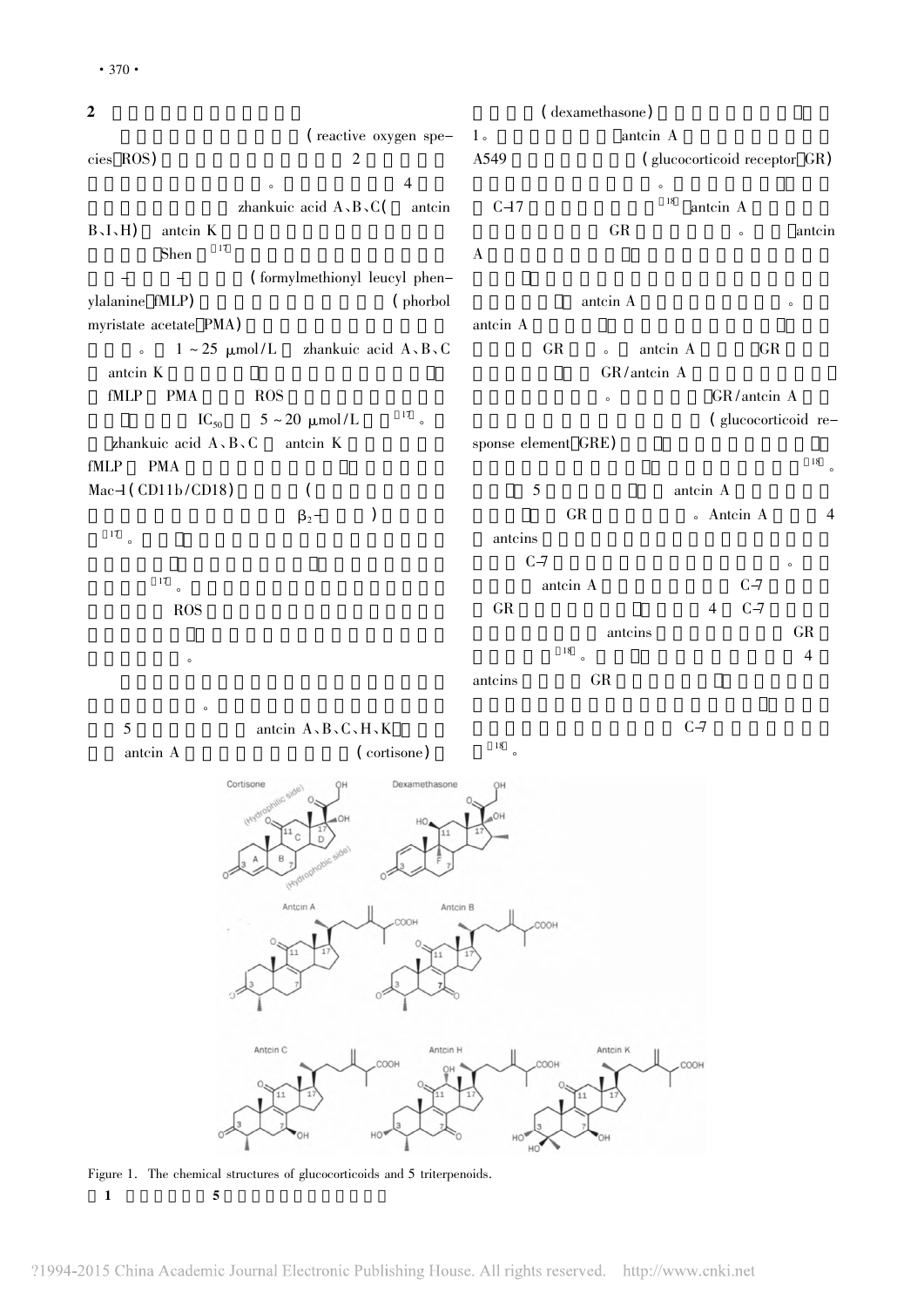|                                                                                  |                    | $\circ$ Hp                   | ( <i>Helicobacter pylori</i> Hp)     |                                     |
|----------------------------------------------------------------------------------|--------------------|------------------------------|--------------------------------------|-------------------------------------|
|                                                                                  |                    |                              | A (cytotoxin-associated gene A CagA) |                                     |
| 29                                                                               | $\delta$ Lin       | 9                            |                                      |                                     |
| methyl anteinate B (MAB)                                                         |                    |                              |                                      |                                     |
| CagA                                                                             |                    | 50 $\mu$ mol/L<br><b>MAB</b> |                                      | HC                                  |
|                                                                                  |                    | 52%                          | 60%<br>HP                            | Figure 2. The cl                    |
|                                                                                  |                    |                              | 。MAB                                 | $\boldsymbol{2}$<br>ST <sub>1</sub> |
|                                                                                  | $NF\neg\neg\neg B$ | $\cdot$ p65 NF- $\kappa$ B   |                                      |                                     |
| $I_{\kappa}B_{\alpha}$                                                           |                    | Hp                           |                                      |                                     |
| <b>MAB</b>                                                                       | CagA               |                              | 9<br>$\circ$                         |                                     |
| MAB                                                                              | Hp                 |                              | IL-8                                 |                                     |
|                                                                                  |                    | $\circ$                      | <b>MAB</b>                           | dehydroeburico                      |
| CagA                                                                             |                    |                              | $\circ$                              | fMLP<br>P <sub>N</sub>              |
|                                                                                  | CagA               | <b>MAB</b>                   |                                      |                                     |
| 9<br>$\circ$                                                                     |                    | <b>MAB</b>                   |                                      | 19                                  |
| Hp CagA                                                                          |                    |                              |                                      |                                     |
|                                                                                  | $\circ$            |                              |                                      | Deng                                |
|                                                                                  |                    |                              |                                      |                                     |
| ergostatrien $-3\beta$ -ol(ST1)                                                  |                    |                              |                                      | TR <sub>2</sub><br>TR1              |
| $\lambda$ -<br>$\Omega$<br>(carrageenin Carr) 4 h<br>5 h<br>$ST1(10 \text{ mg})$ |                    |                              |                                      | TR <sub>2</sub>                     |
| $\mathrm{kg}$                                                                    |                    |                              |                                      | $\circ$                             |
| $(catalase CAT)$ .<br>(superoxide                                                |                    |                              |                                      |                                     |
| dismutase SOD)<br>(glutathione                                                   |                    |                              |                                      | dehyde MDA)                         |
| ST <sub>1</sub><br>peroxidase GPx)                                               |                    |                              |                                      |                                     |
| Carr                                                                             | 5 <sub>h</sub>     |                              |                                      | $10 \text{ mg/kg}$                  |
| 10<br>ST1(1.5)                                                                   |                    | $10 \text{ mg/kg}$           | Carr<br>5                            | 48.                                 |
| $\boldsymbol{\mathrm{h}}$                                                        |                    |                              | $\alpha$ $^{10}$ $\,$ $\circ$        | TR <sub>2</sub><br>mg/kg            |
|                                                                                  |                    | $ST1(10 \text{ mg/kg})$      | 5 <sub>h</sub>                       | 62.76%<br>32.                       |
|                                                                                  | Carr               |                              | $(in-$                               | TR <sub>2</sub>                     |
| $-2$ (cy-<br>ducible nitric oxide synthase iNOS)                                 |                    |                              |                                      | iNOS<br>COX-                        |
| clooxygenase-2 COX-2)                                                            |                    | $\circ$                      | ST <sub>1</sub>                      | 11<br>$\circ$                       |
|                                                                                  |                    | ST <sub>1</sub>              |                                      |                                     |
|                                                                                  | $\frac{10}{\circ}$ |                              |                                      | $\circ$                             |
|                                                                                  |                    | ST <sub>1</sub>              | TNF-                                 |                                     |
| <b>ROS</b><br>$\alpha$                                                           |                    |                              | CAT、SOD                              | TR:                                 |
| GP <sub>x</sub>                                                                  |                    |                              | iNOS<br>$COX-2$                      |                                     |
| $\circ$                                                                          |                    | $\operatorname{STl}$         | 2)<br>$\left($                       |                                     |
| ST <sub>1</sub>                                                                  |                    |                              |                                      | $\circ$                             |
| ST <sub>1</sub>                                                                  |                    |                              |                                      |                                     |



hemical structure of ST1.  $2$  ST1

 $\sim$  2 eburicoic acid (TR1) oic acid (TR2) fMLP PMA ROS

Deng  $11$  2  $\overline{\phantom{a}}$ 

TR1 TR2  $\sim$  $TR2$   $Carr$   $4 h$   $5 h$ CAT、SOD GPx e Carr 5 h TR1 TR2 (malondial- $\sim$  (nitric oxide NO)  $\sqrt{\text{TNF}-\alpha}$  $-1\beta$ ( interleukin-1β IL-1β) . TR1 MDA、NO、TNF- $\alpha$  IL-1β 别降低了 48. 18% 、35. 18% 、53. 64% 24. 81% 10  $56. \, 93\%$  ,  $45. \, 02\%$  ,  $49\%$ <sup>11</sup> 。  $TR2$  Carr 5 h  $i$ NOS  $C OX - 2$  $\overline{R}$  11  $\overline{R}$  1  $\overline{R}$  1  $\overline{R}$  1  $\overline{R}$  1  $\overline{R}$  1  $\overline{R}$  2  $\overline{R}$  1  $\overline{R}$  1  $\overline{R}$  1  $\overline{R}$  1  $\overline{R}$  1  $\overline{R}$  1  $\overline{R}$  1  $\overline{R}$  1  $\overline{R}$  1  $\overline{R}$  1  $\overline{R}$  1  $\overline{R}$  1  $\overline{R}$  1

 $\sim$  TR1 TR2 (3)  $C\rightarrow$ TR1 TR2 GR **GR**  $\bullet$ 

?1994-2015 China Academic Journal Electronic Publishing House. All rights reserved. http://www.cnki.net

 $R$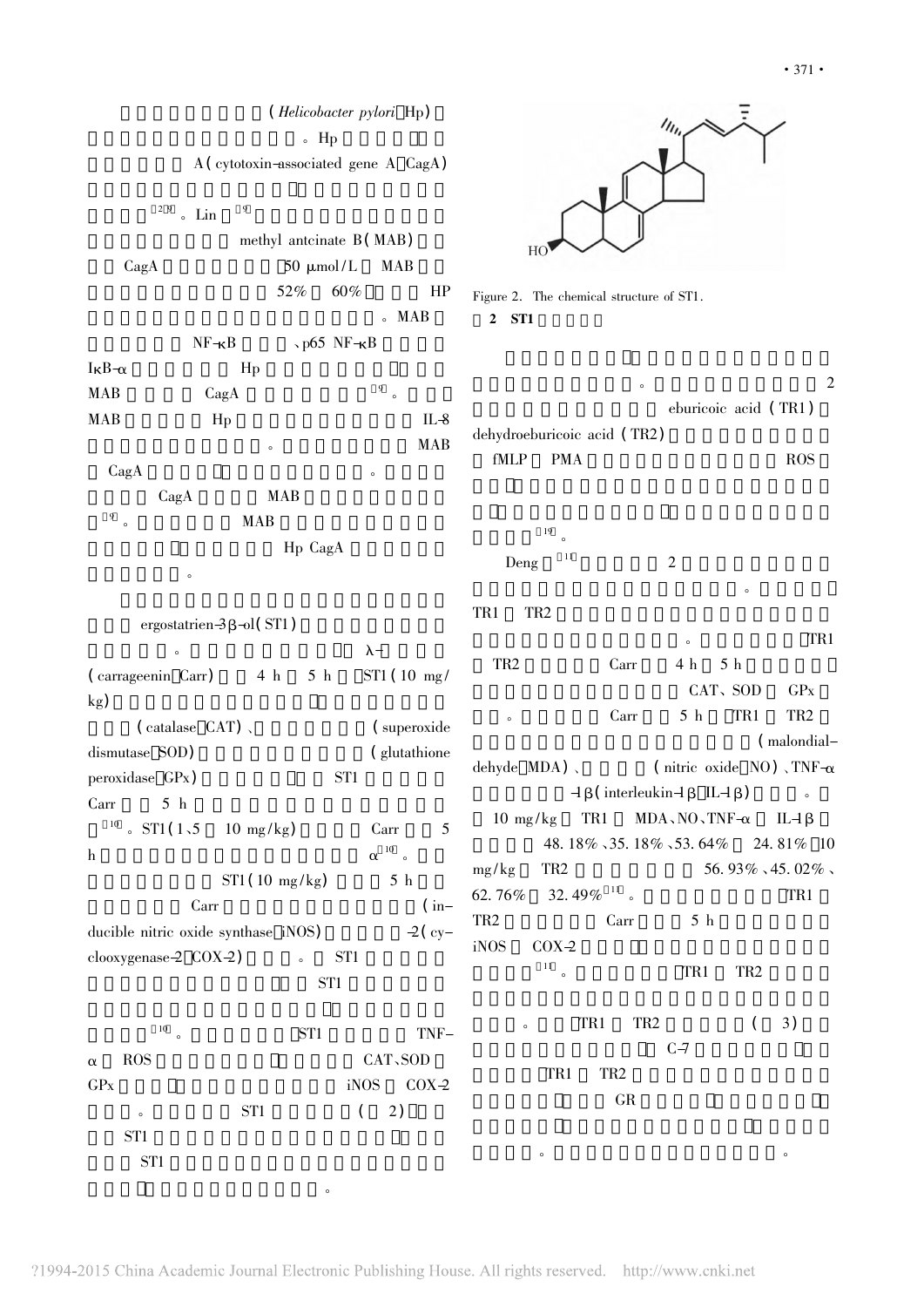

Figure 3. The chemical structures of TR1 and TR2.

麦角甾烷类化合物具有显著的抗炎活性。研究表

 $\bullet$ 

 $\overline{O}$ 

3 TR1 TR2

 $\mathbb{R}$ 

 $3 \quad$ 

- 1 World Health Organization. Cancer EB/OL . ( 2014-02) 2014-11 . http: / /www. who. int /mediacentre /factsheets / fs297 /en/.
- 2 Okada F. Inflammation-related carcinogenesis: current findings in epidemiological trends causes and mechanisms J . Yonago Acta Med 2014 57( 2) : 65-72.
- 3 Lung ML Cheung AK Ko JM et al. The interplay of host genetic factors and Epstein-Barr virus in the development of nasopharyngeal carcinoma J . Chin J Cancer  $2014 \quad 33(11) : 556-568.$
- 4 Gobert A Mounier N Lavole A et al. HIV-related malignancies: state of art J . Bull Cancer 2014 101  $(11): 1020 - 1029.$
- 5 Kavanagh ME O'Sullivan KE O'Hanlon C et al. The esophagitis to adenocarcinoma sequence; the role of inflammation J . Cancer Lett 2014 345( 2) : 182-189.
- 6 Sundström K Eloranta S Sparén P et al. Prospective

study of human papillomavirus ( HPV) types HPV persistence and risk of squamous cell carcinoma of the cervix J . Cancer Epidemiol Biomarkers Prev 2010 19( 10) : 2469-2478.

- 7 Tong GX Geng QQ Chai J et al. Association between pancreatitis and subsequent risk of pancreatic cancer: a systematic review of epidemiological studies J . Asian Pac J Cancer Prev 2014 15(12): 5029-5034.
- 8 Geethangili M Tzeng YM. Review of pharmacological effects of Antrodia camphorata and its bioactive compounds J . Evid Based Complement Alternat Med 2011 2011: 212641.
- 9 Lin CJ Rao YK Huang CL et al. Inhibition of Helicobacter pylori CagA-induced pathogenesis by methylantcinate B from Antrodia camphorata J . Evid Based Complement Alternat Med 2013 2013: 682418.
- 10 Huang GJ Huang SS Lin SS et al. Analgesic effects and the mechanisms of anti-inflammation of ergostatrien-3β-ol from Antrodia camphorata submerged whole broth in mice J . J Agric Food Chem 2010 58 (12): 7445-7452.
- 11 Deng JS Huang SS Lin TH et al. Analgesic and antiinflammatory bioactivities of eburicoic acid and dehydroeburicoic acid isolated from Antrodia camphorata on the inflammatory mediator expression in mice J . J Agric Food Chem 2013 61(21): 5064-5071.
- 12 Liao YR Kuo PC Liang JW et al. An efficient total synthesis of a potent anti-inflammatory agent benzocamphorin F and its anti-inflammatory activity J . Int J Mol Sci 2012 13(8): 10432-10440.
- 13 Chen YC Chiu HL Chao CY et al. New anti-inflammatory aromatic components from Antrodia camphorata J . Int J Mol Sci 2013 14( 3) : 4629-4639.